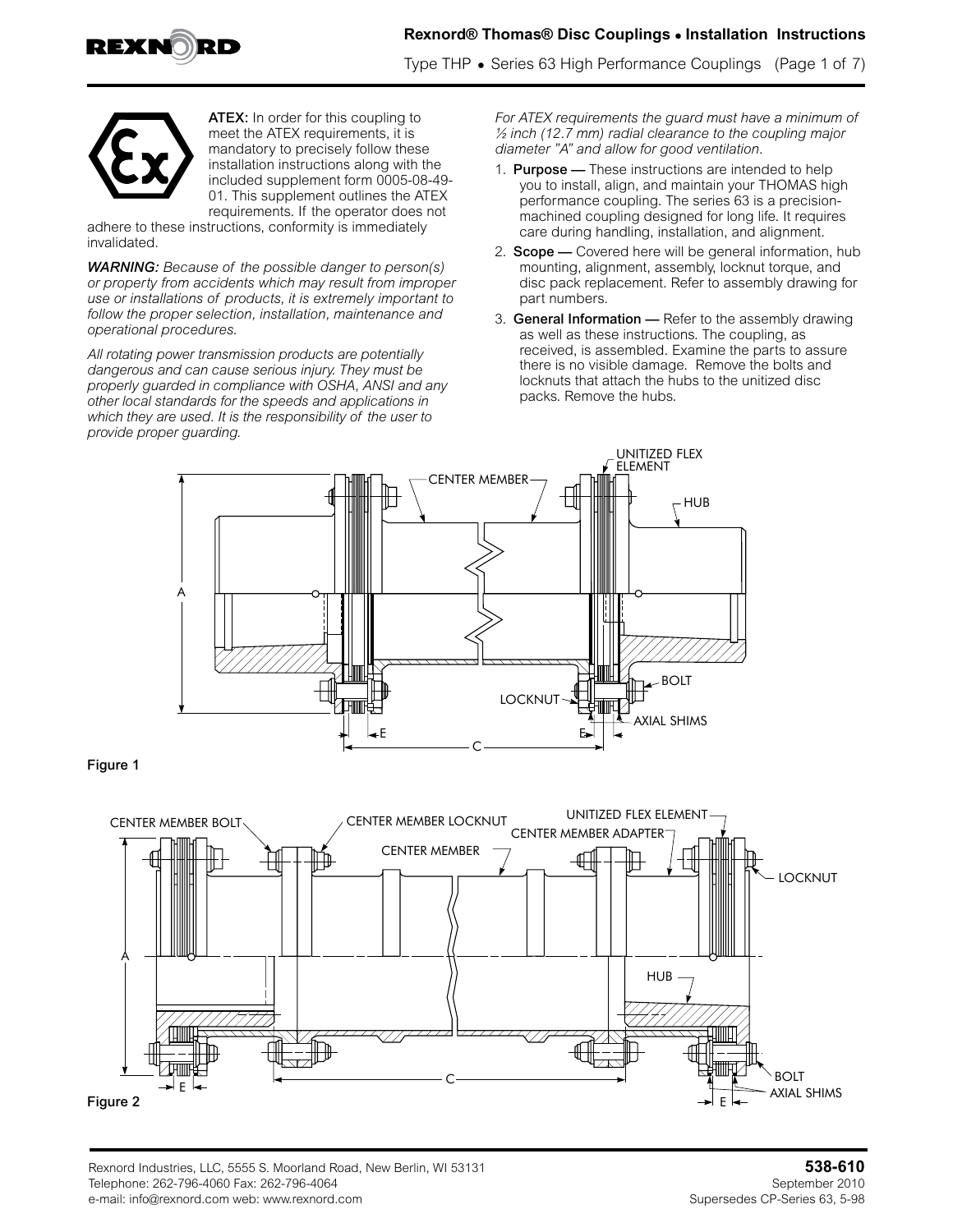

(Page 2 of 7) Type THP • Series 63 High Performance Couplings



# Figure 3

### 4. Hub Mounting

A. **General** — Clean hub bores and shafts. Remove any nicks or burrs. If bore is tapered, check for good contact pattern.

#### Taper Bore Bluing Check

- 1. Remove all burrs and nicks
- 2. Degrease all mating surfaces
- 3. Apply thin, translucent film of soft bluing to entire hub bore
- 4. Install hub onto shaft –seat hub. Do not rotate hub relative to shaft
- 5. Remove hub observe transfer to shaft
- 6. Record transfer using scotch tape
- 7. Transfer should be uniform and complete
- If the bore is straight, measure the bore and shaft diameters to assure proper fit. The key(s) should have a snug side-to-side fit with a small clearance over the top. Sharp corners should be removed from the sides of the key.

#### B. Standard Design

- 1. Straight Bore  $-$  Install key(s) in the shaft. Heat the hub in an oil bath or oven until bore is sufficiently larger than the shaft. 350°F is usually sufficient. An open flame is not recommended. However, if flame heating is necessary, use a very large rose bud tip to give even heat distribution. A thermal heat stick will help determine hub temperature. DO NOT SPOT HEAT THE HUB OR DISTORTION MAY OCCUR. With the hub expanded, slide it quickly up the shaft to the desired axial position. A pre-set axial stop device can be helpful. See Figure 4.
- 2. Taper Bore with  $Key(s)$  Put the hub on the shaft without key(s) in place. Lightly tap hub with a soft hammer. This will assure a metalto- metal fit between shaft and hub. This is the starting point for the axial draw. Record this position, between shaft end and hub face, with a depth micrometer. See Figure 5. Mount a dial indicator to read axial movement of the hub. Set the indicator to "0". Remove hub and install



# Figure 4

key(s). Remount hub, drawing it up the shaft to the desired position on the shaft. The hub may have to be heated in order to reach this position. DO NOT SPOT HEAT THE HUB OR DISTORTION MAY OCCUR. Use the indicator as a guide only. A pre-set axial stop device can be helpful. See Figure 4. Check the final results with depth micrometer. Install shaft locknut to hold hub in place.

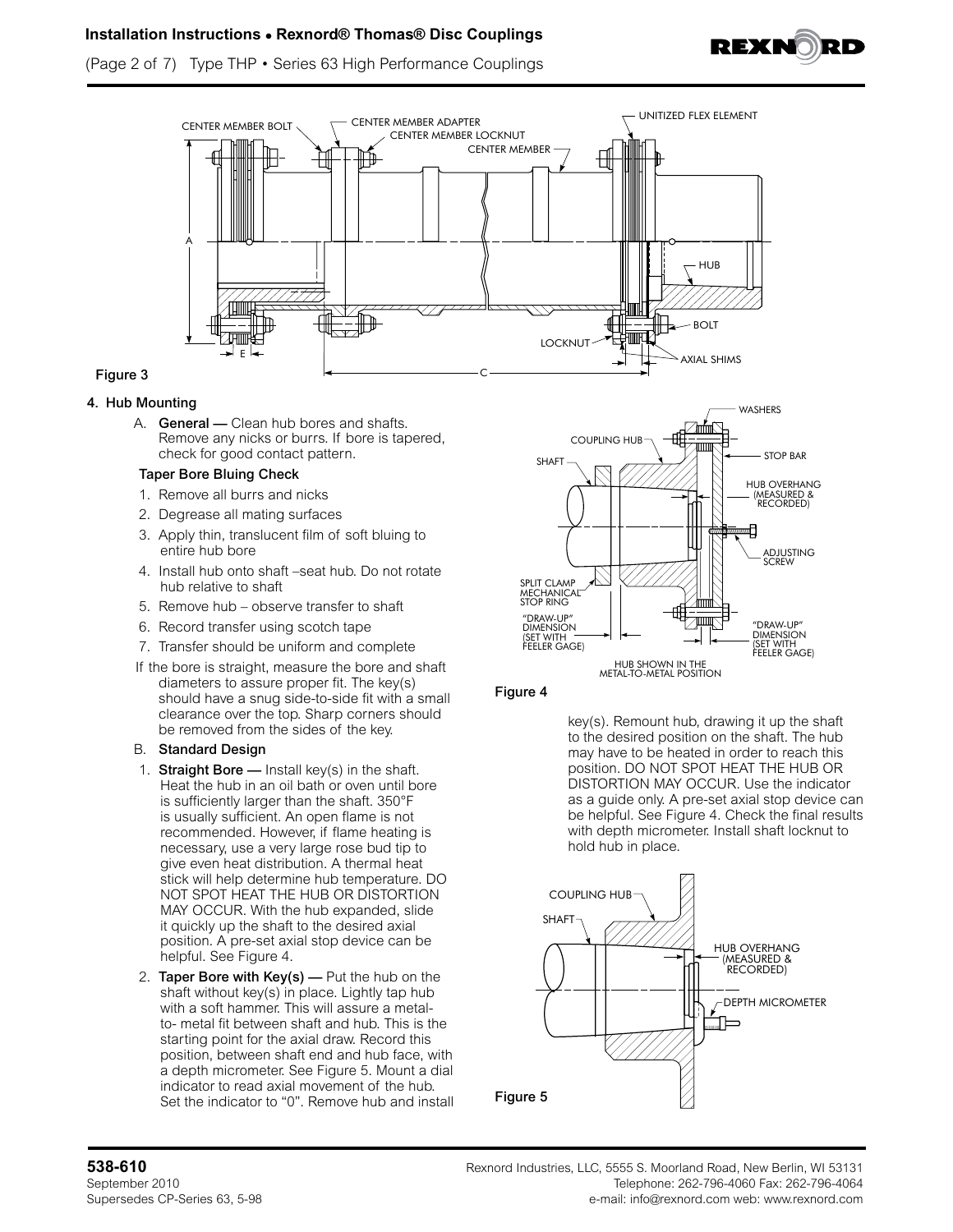

Type THP **•** Series 63 High Performance Couplings (Page 3 of 7)

- 3. Taper Bore Keyless For keyless application, see "Keyless Hydraulic Hub Mounting and Dismounting" dated 5/97.
- C. Reduced Moment Design NOTE: On all reduced moment hub arrangements, the disc pack should be assembled onto the hub with the locknuts snugged up (not torqued) before final hub mounting on the shaft.
- 1. Straight Bore (Reduced Moment) Proceed as per Item 4B.1 after disc pack is assembled to the hub per 6B.1 through 6B.4.
- 2. Taper Bore (Reduced Moment) Proceed as per Item 4B.2 with the following additions. After the contact pattern is checked and the start point for hub draw is determined, assemble the disc pack to the hub per 6B.1 through 6B.4.
- 5. Shaft Alignment Move equipment into place.
	- A. **Soft Foot —** The equipment must sit flat on its base. Any soft foot must be corrected now.
	- B. Axial Spacing The axial spacing of the shafts should be positioned so that the disc packs (flexing elements) are flat when the equipment is running under normal operating conditions. This means there is a minimal amount of waviness in the disc pack when viewed from the side. This will result in a flexing element that is centered and parallel to its mating flange faces. Move the connected equipment or adjust the axial shims provided to accomplish the above. As a guide, maximum and minimum values for dimension "E" are given in Table 1. See Figure 1 and the assembly drawing for number of shims at each location. For a more exact number for "E", see Figure 6.

# Disc Pack "E" Measurement

| Coupling<br>Size  | Washer<br><b>Thickness</b> | <b>Normal</b><br><b>Disc Pack</b><br><b>Thickness</b> | CENTER LINE                 |
|-------------------|----------------------------|-------------------------------------------------------|-----------------------------|
| 162<br>200<br>225 | .076<br>.094<br>.094       | .216<br>.276<br>.288                                  | <b>DISC PACK</b><br>-WASHER |
| 262               | .094                       | .336                                                  | <b>SIDE PLATE</b>           |
| 312               | .125                       | 396                                                   |                             |
| 350               | .156                       | .444                                                  |                             |
| 375               | .156                       | .480                                                  |                             |
| 425               | .188                       | .525                                                  |                             |
| 450               | .188                       | .555                                                  |                             |
| 500               | .188                       | .630                                                  |                             |
| 550               | .233                       | .702                                                  |                             |
| 600               | .344                       | .774                                                  |                             |
| 700               | .281                       | .882                                                  | F                           |
| 750               | .312                       | .954                                                  | χ                           |

To calculate the "E" dimension of the actual coupling in question<br>measure the disc pack thickness "X" in four (4) places taking the average<br>dimension, add to this the value for two (2) washer thicknesses. This will be the "E" dimension in the axially neutral disc pack position.

#### Figure 6

Note: When axial adjusting shims are provided, the final axial adjustment is easier to obtain. See Section 6 and assembly drawings for installation.



### Figure 7

- C. Shaft Alignment The reverse indicator method is preferred.
- 1. Rigidly mount a dial indicator on one hub or shaft, reading the other hub or shaft outside diameter as shown in Figure 7. Compensate for indicator set-up sag. Rotate both shafts together. Adjust the equipment by shimming and/or moving so that the indicator reading is within .001 inch per inch of axial length between indicators.
- 2. Reverse the set-up as shown in Figure 7 and repeat #1 above.
- 3. When the results of #1 and #2 above are both within .001 inch per inch of axial length between indicators the shafts are in good alignment.
- D. Alignment Help For further help, refer to "Alignment Made Easy", available from Rexnord.
- Note: If the driver or driven equipment alignment specification is tighter than this recommendation, the specification should be used. Also, be sure to compensate for thermal movement in the equipment which is furnished by others. The coupling should be in alignment when the unit is running under normal operating conditions. The coupling is capable of approximately four (4) times the above shaft misalignment tolerances. However, close alignment at installation will provide longer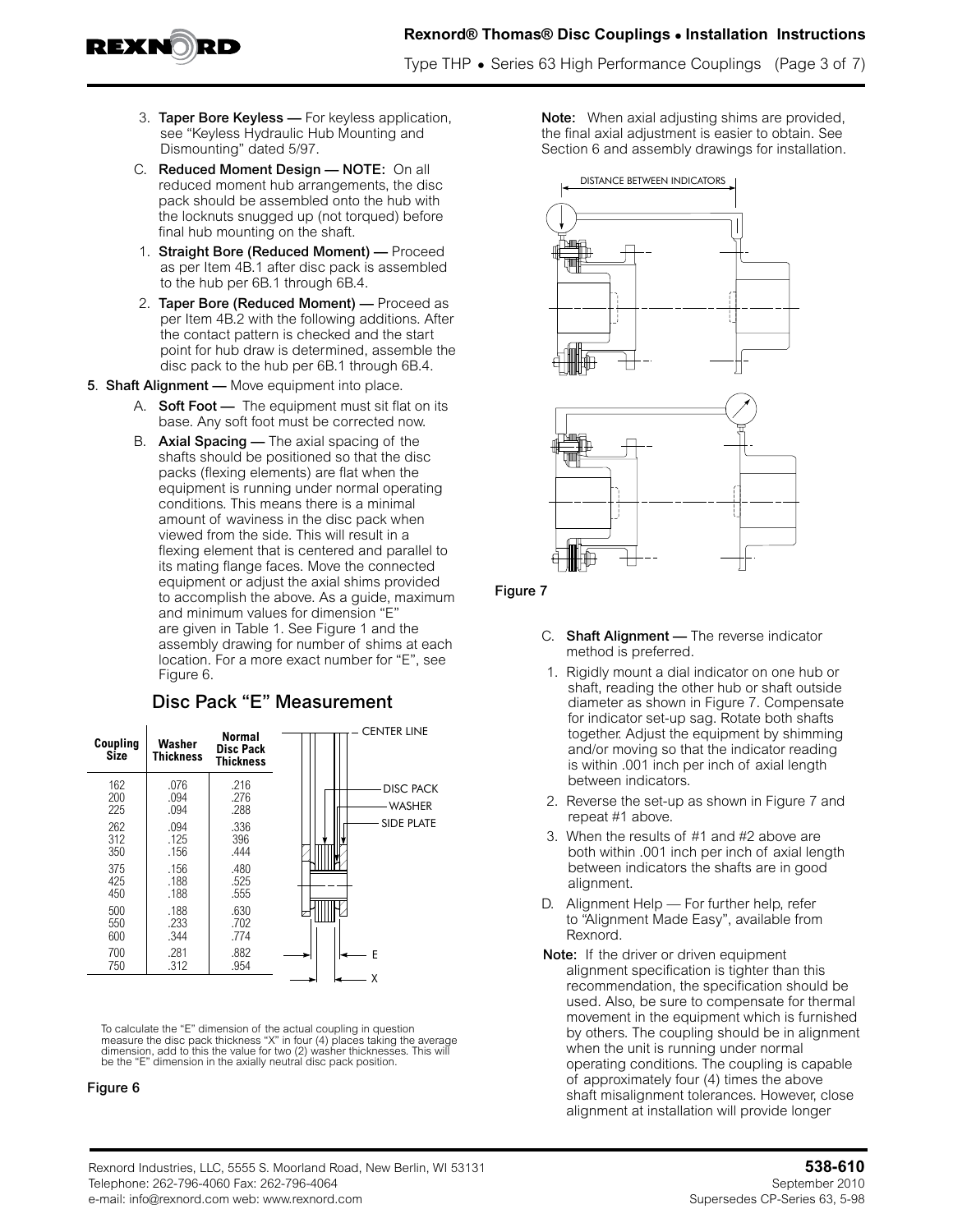(Page 4 of 7) Type THP • Series 63 High Performance Couplings



service with smoother operation.

- 5. Final Assembly The assembly drawing should be used in conjunction with these instructions. Special notes on the assembly drawing may supersede these instructions.
	- A. Standard Design (See Figure 1 and/or assembly drawing.)
		- 1. If there is a shaft end extending beyond a hub flange face due to a threaded extension, start the assembly at that end. If not, start at either end.
		- 2. Insure that the pilots are clean and burr-free. Install all the bolts through hub flange bolt holes. (See Figure 8A.) Refer again to the assembly drawing for axial shim locations, if any, and install shims as necessary to obtain the proper axial spacing. (See Note 2, Page 5.)
		- 3. Position unitized flex element over bolts with the match marks aligned. (See Note 1, Page 5, and place against shims and/or hub flange pilot.

**CAUTION:** The bolt holes in the unitized flex element side plate must be in line with the hub flange bolt holes. The clearance holes in the side plate must be in line with the hub flange clearance holes. See Figure 8C.)

- 4. The unitized flex element side plates will have a light interference fit with its corresponding flange pilot. Seating force must be applied directly to the engaging side plate of the flex assembly. Apply this force to the side plate between bolt and clearance holes using a brass drift pin. (See Figure 8B.) With the side plate seated in the flange pilot, all the bolts must turn freely by hand. If the bolts do not turn freely, use jacking screws to release pilot fit, then repeat side plate fitting procedure.
- 5. Back the bolts out until they are flush with face of the installed flex assembly. Install the center member with match marks aligned. Using the bolts as guide pins, and while supporting the free end of the center member, seat the pilot using the method shown in Figure 8B. With the side plate seated in the flange pilot, all the bolts must turn freely by hand. If the bolts do not run freely, use jacking screws to release pilot fit, then repeat side plate fitting procedure. Install the locknuts. Tighten the locknuts only enough to maintain the assembly. Final torque will be applied after the total coupling is assembled.
- 6. The assembly just completed in Step 5 must be compressed axially to provide clearance for the second flex assembly installation. This can be accomplished by using "C" clamps. Apply two (2) clamps 190 degrees apart. Compress the joint only enough to provide minimum clearance for the installation of the second flex assembly. (See Figure 8D.)
- 7. Insert the remaining flex element between the hub and center member flange with the match

marks aligned. Then install the bolts through the center member flange bolt holes and flex assembly. Also, install the bolts through the hub flange bolt holes and flex assembly in the same manner as Step 2 (See Note 1.) Release the clamp force at the opposite end and proceed to complete the installation of the second flex assembly similar to Steps 2 through 5. Make sure all bolts turn freely by hand before snugging up the locknuts.

- 8. At this point, make sure locknuts are not tight so that the disc packs are free to equalize any pre-stretch that was necessary when setting the axial spacing.
- 9. Torque all locknuts in accordance the Table 1.



Figure 8A Figure 8B



10. After coupling has been completely assembled, a final visual check of the disc packs should be made. The disc packs will be parallel and flat in an aligned and properly assembled coupling.

NOTE 1: Coupling is dynamically balance as an assembly with major components match marked. Make sure all match marks are properly lined up during assembly. See Figure 9. It is also important to note that the side plates of the unitized disc pack is also match marked.

NOTE 2: Axial adjusting shims are designed to pilot on body-ground bolts. Each individual shim will pilot on two bolts. Care must be exercised when installing bolts to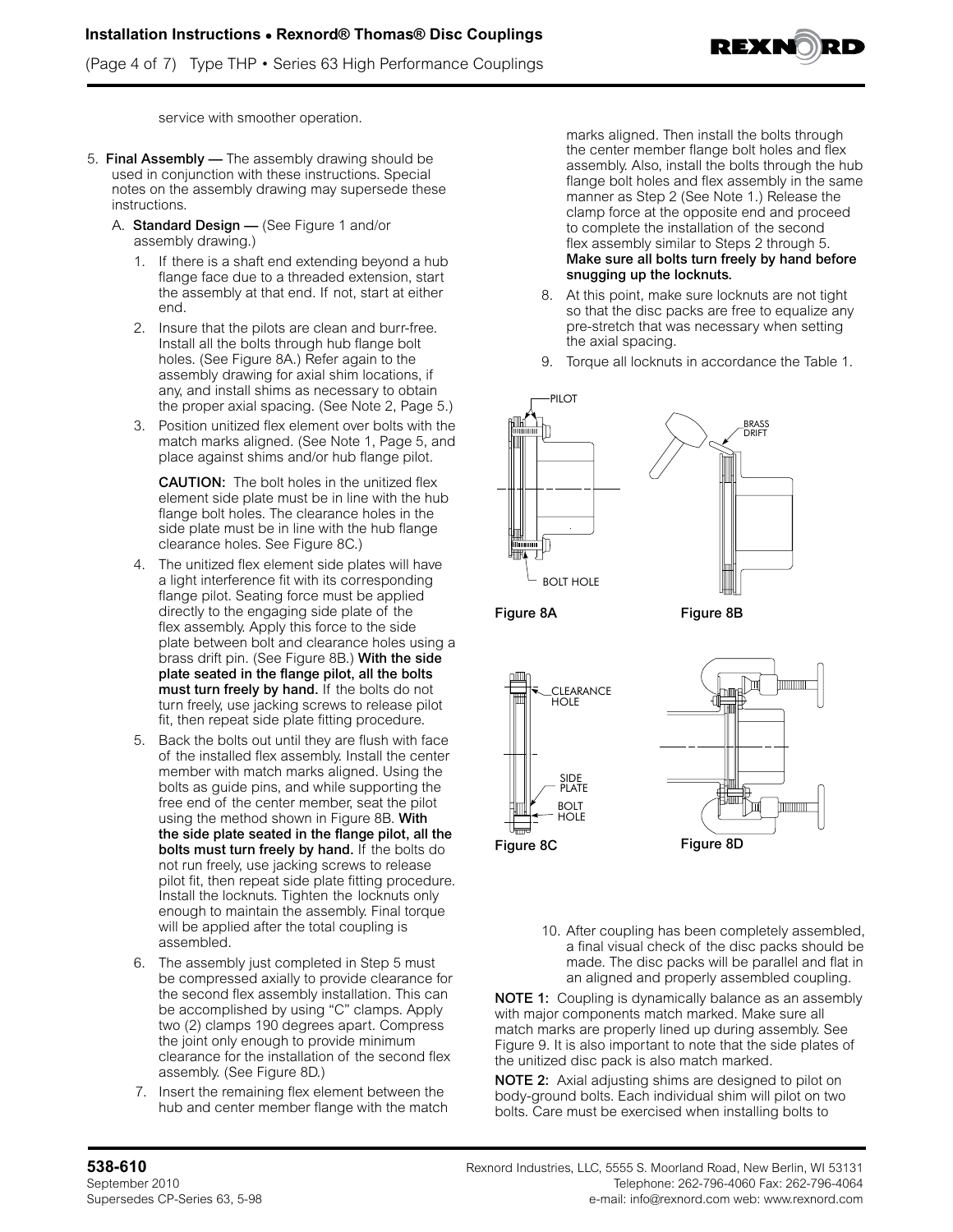

Type THP **•** Series 63 High Performance Couplings (Page 5 of 7)



#### Figure 9

insure a smooth, light push fit. Do not drive or force bolts through shims and flanges. )Angular rotation or position of each shim is not critical.)

B. Reduced Moment Design — See figure 2 and/or Assembly Drawing.

Note: complete Steps 1 through 7 prior to mounting hubs on equipment shafts.

- 1. With the hub on a bench, insure that the pilots are clean and burr-free. Install all the bolts through hub bolt holes. (See Figure 9A.) Refer again to the assembly drawing for axial shim location, if any. Install shims as necessary to obtain the proper axial spacing (See Note 2, above.)
- 2. Position unitized flex element over bolts with the match marks aligned (See Note 2, above).

*CAUTION: The bolt holes in the unitized flex assembly side plate must be in line with the hub flange bolt holes. The clearance holes in the side plate must be in line with the hub flange clearance holes.*

3. The unitized flex assembly side plates will have a light interference fit with its corresponding flange pilot. Seating force must be applied directly to the engaging side plate of the flex assembly. Apply this force to the side plate between bolt and clearance holes using a brass drift pie. (See figure 9B.) With the side plate seated in the flange pilot, all the bolts must turn freely by hand.

If the bolts do not turn freely, use jacking screws to release pilot fit, then repeal side plate fitting procedure. When the side plate is fully seated, install the locknuts. Snug the locknuts. Do not torque them up at this time.

4. Insure the adapter pilots are clean and burrfree. Install al the bolts through the adapter flange bolt holes. Refer again to the assembly drawing for axial shim location, if any, and

install shims as necessary to obtain the proper axial spacing. (See Note 2.)

- 5. Position the adapter over unitized flex element just installed on the hub with the match marks aligned. The side plate will have a light interference fit with the flange adapter pilot. Seating force must be applied directly to the engaging side plate of the flex assembly. Apply this force to the side plate between bolts and clearance holes using a brass drift pin. (See Figures 9B & 9C.) With the side plate seated in the flange pilot, all the bolts must turn freely by hand. If the bolts do no turn freely, use the jacking screws to release pilot fit, then repeat side plate fitting procedure.
- 6. Install only the locknuts that secure the flex assembly to the a adapter. Do not torque these locknuts at this time.
- 7. Repeat Steps 1 through for the second hub.
- 8. Install each nub assembly on the proper shaft per Section 4.
- 9. Recheck axial spacing per the assembly drawing.
- 10. Compress both driver and driven end flex elements using two (2) "C" clamps each end 180° apart, as shown in Figure 9D. Equally compress each end only the amount necessary to install center member.
- 11. If required, install shims (see assembly drawing). Install center member into place, with the match marks aligned (see Notes 1 and 2, Page 5). Carefully release "C" clamps from driver and driven end.
- 12. Insure that pilots are seated and install bolts and locknuts into center member joints. With the pilot seated, bolts should turn freely. Torque locknuts to the value shown in Table 1 for the center member.
- 13. At this point make sure locknuts are not tight so that the disc packs are free to equalize any pre-stretch that was necessary when setting the axial spacing.
- 14. Now torque the main locknuts to the value shown in Table 1.
- 15. After coupling has been completely assembled, a final visual check of the disc packs should be made. The disc packs will be parallel and flat in an aligned and properly assembled coupling.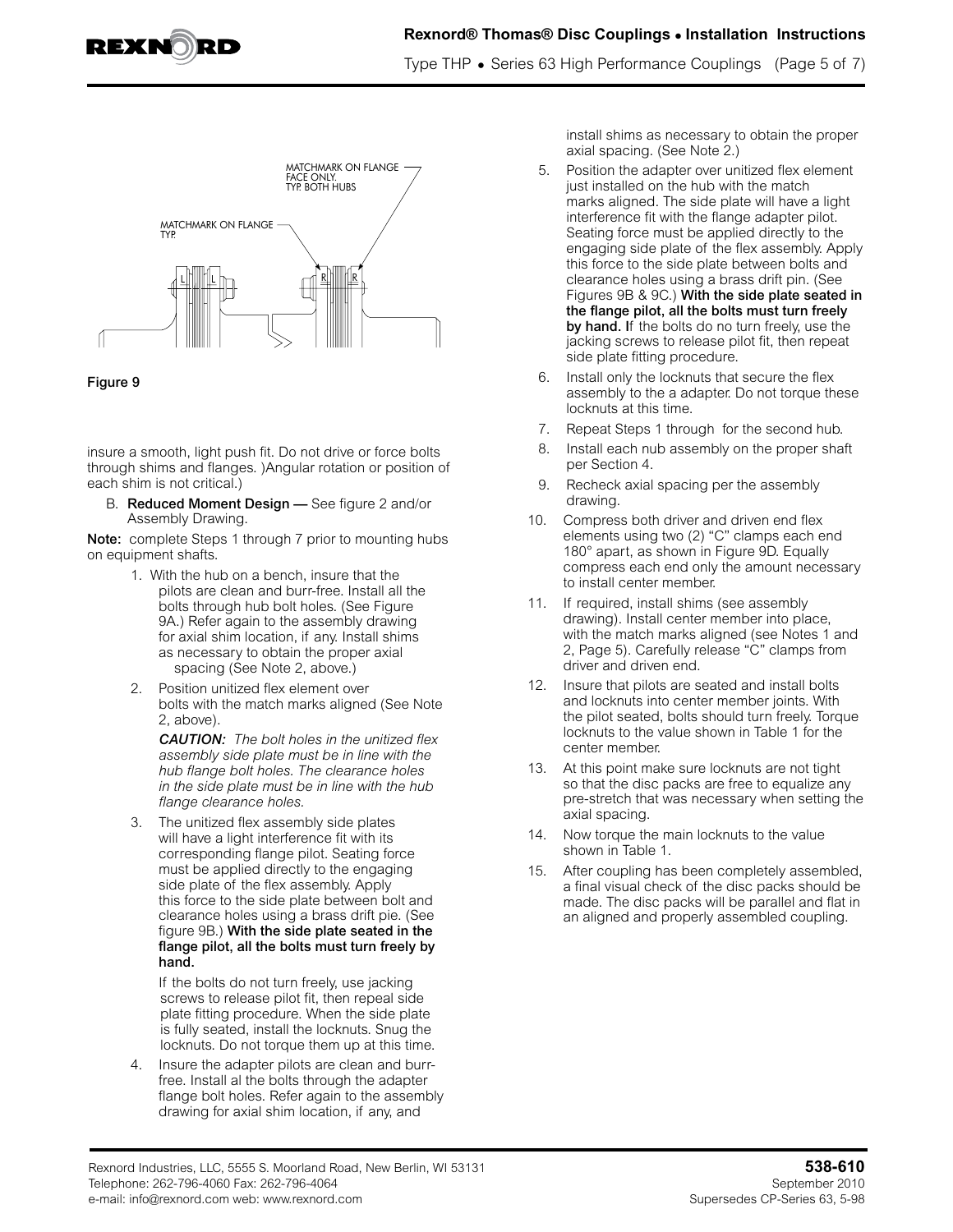(Page 6 of 7) Type THP • Series 63 High Performance Couplings







Figure 9C Figure 9C





Figure 9C Figure 9C

- C. Semi-Reduced Moment Design See Figure 3 and/ or Assembly Drawing
	- 1. Installs the reduced moment end hub assembly per Section 6B.1 through 6B.6.
	- 2. Install the standard hub per Section 4.
	- 3. Install the standard end unitized flex element per section 6A.2 through A.4.
	- 4. Compress the reduced moment end flex element using two (2) "C" clamps 180° apart as shown in Figure 9D.
	- 5. Back the volts out of the standard end until they are flush with the face of the installed flex assembly. Install the center member with match marks aligned. Using the bolts as guide pins and while supporting the free end of the center member, seat the pilot using the method shown in Figure 8B. With the side plate seated in the flange pilot, all the bolts must turn freely by hand. If the bolts do not turn freely, use jacking screws to release pilot fit, then repeat side plate fitting procedure.

 Install the locknuts and tighten only enough to maintain the assembly. Final torque

- Reduced Moment 6. Carefully release the "C" clamps aligning the pilot fit and the match marks between center member and adapter.
	- 7. Insure pilot is seated and install bolts and locknuts into the center member adapter joint. With the pilot seated, bolts should turn freely. Torque the locknuts to the value shown in Table 1 for the center member.
	- 8. Torque all disc pack locknuts to their respective value shown in Table 1.
	- 9. After coupling has been completely assembled, a final visual check of the disc packs should be made. The disc packs will be parallel and flat in an aligned and properly assembled coupling.

# 7. Disassembly Procedure

- A. Standard Design See Figure 1 and coupling assembly drawing.
	- 1. While supporting the center member, remove the bolts and locknuts from the flex joint that does no have the shaft protruding past the hub.
	- 2. Using "C" clamps on the opposite end, compress flex joint enough to allow removal of flex element.
	- 3. Using the jack screw tapped holes provided, evenly disengage the two(2) side plates from the hub and center member pilots. Be careful not to drop the disc pack as distortion can occur.
	- 4. Slide the disc pact out.
	- 5. Remove the "C" clamps.
	- 6. While still supporting center member, remove the bolts and locknuts from remaining end of the coupling.
	- 7. Using jack screws, disengage the piloted fit as in Step 3. Remove the center member and unitized flex element.
	- 8. If necessary, remove the hubs. If hydraulically mounted, see "Keyless Hydraulic Hub Mounting and Dismounting" dated 5/97. When using heat, install a hub puller and put some pressure between shaft and hub. The heat should be applied to the hub rapidly, evenly, and in a large enough quantity to heat the hub before heating the shaft. When the hub starts to move axially, quickly apply more pressure to puller until the hub is off the shaft. Do not spot heat the hub or distortion may occur.

# B. Reduced Moment Design — See Figure 2.

- 1. Remove bolts from the center member joints.
- 2. While supporting the center member, lightly compress the flex joints at each end with "C" clamps. Use jack screws to disengage the center spool joints. Remove center spool. Now remove the "C" clamps.
- 3. The hub, disc pack, and adapter should be removed as an assembly when using hydraulics (See Spec A-18823. When using